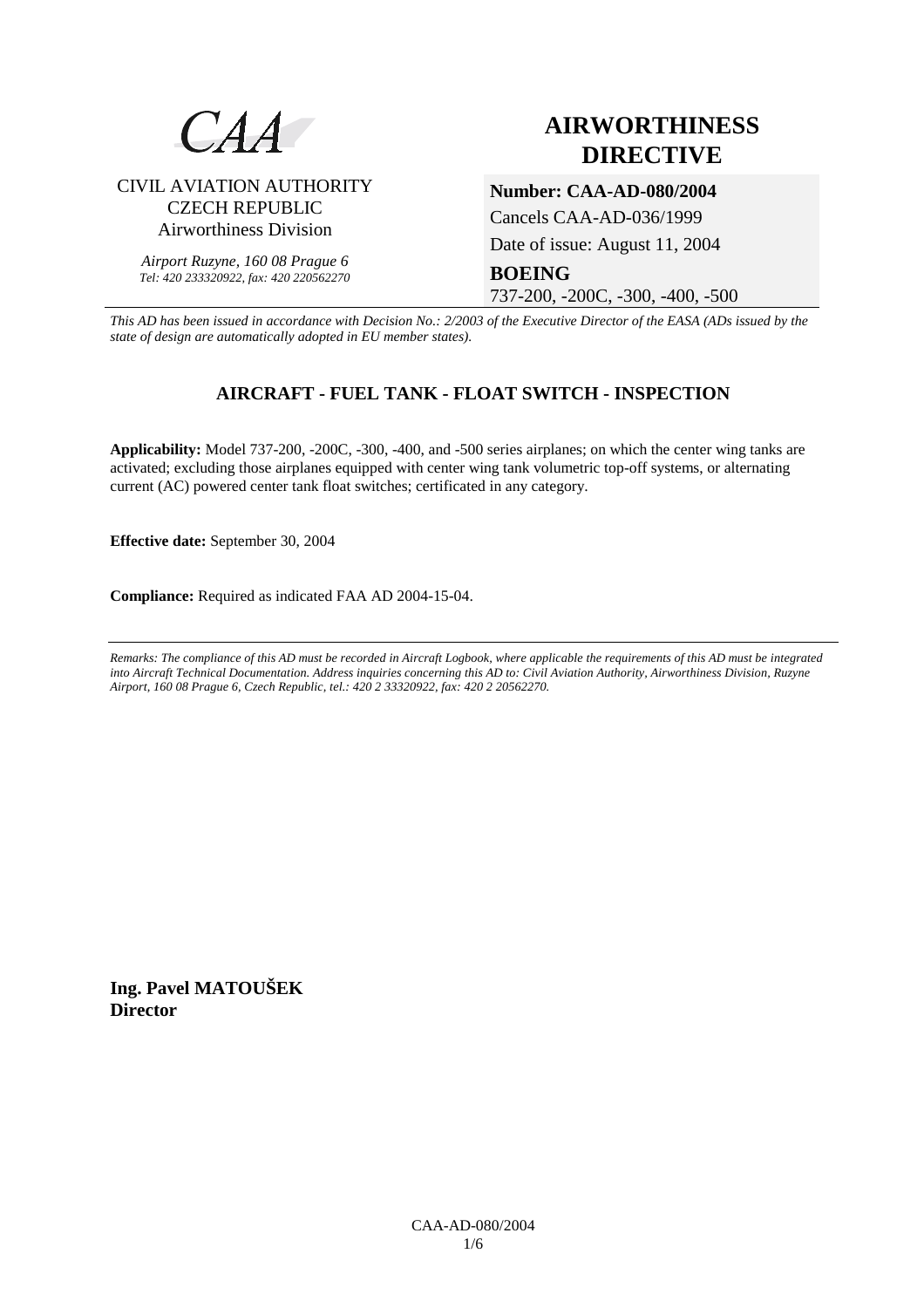**2004-15-04 Boeing:** Amendment 39-13738. Docket 99-NM-78-AD. Supersedes AD 99-05-12, Amendment 39- 11060.

*Applicability:* Model 737-200, -200C, -300, -400, and -500 series airplanes; on which the center wing tanks are activated; excluding those airplanes equipped with center wing tank volumetric top-off systems, or alternating current (AC) powered center tank float switches; certificated in any category.

**Note 1:** This AD applies to each airplane identified in the preceding applicability provision, regardless of whether it has been modified, altered, or repaired in the area subject to the requirements of this AD. For airplanes that have been modified, altered, or repaired so that the performance of the requirements of this AD is affected, the owner/operator must request approval for an alternative method of compliance in accordance with paragraph (k)(1) of this AD. The request should include an assessment of the effect of the modification, alteration, or repair on the unsafe condition addressed by this AD; and, if the unsafe condition has not been eliminated, the request should include specific proposed actions to address it.

*Compliance:* Required as indicated, unless accomplished previously.

To prevent contamination of the fueling float switch by moisture or fuel, and chafing of the float switch wiring against the fuel tank conduit, which could present an ignition source inside the fuel tank that could cause a fire or explosion, accomplish the following:

## **Requirements of AD 99-05-12**

#### *Compliance Time for Initial Action*

(a) For Model 737-200, -300, -400, and -500 series airplanes having line numbers (L/N) 1 through 3108 inclusive: Prior to the accumulation of 30,000 total flight hours, or within 30 days after March 18, 1999 (the effective date of AD 99-05-12, amendment 39-11060), whichever occurs later, accomplish the requirements of paragraph (b) or (c) of this AD.

## *Initial Inspection: Procedures*

(b) Remove the fueling float switch and wiring from the center fuel tank and perform a detailed inspection of the float switch wiring to detect discrepancies (i.e., evidence of electrical arcing, exposure of the copper conductor, presence or scent of fuel on the electrical wires, or worn insulation), in accordance with Part 1 of the Accomplishment Instructions of Boeing Alert Service Bulletin 737-28A1132, dated December 2, 1998; Revision 1, dated January 15, 1999; or Revision 2, dated June 17, 1999. After the effective date of this AD, only Revision 2 may be used.

**Note 2:** For the purposes of this AD, a detailed inspection is defined as: "An intensive visual examination of a specific structural area, system, installation, or assembly to detect damage, failure, or irregularity. Available lighting is normally supplemented with a direct source of good lighting at intensity deemed appropriate by the inspector. Inspection aids such as mirror, magnifying lenses, etc., may be used. Surface cleaning and elaborate access procedures may be required."

#### *Initial Inspection: Follow-On Actions*

(1) If no discrepancy is detected, prior to further flight, accomplish either paragraph  $(b)(1)(i)$  or  $(b)(1)(ii)$  of this AD.

(i) Measure the resistance between the wires and the float switch housing, in accordance with Boeing Alert Service Bulletin 737-28A1132, dated December 2, 1998; Revision 1, dated January 15, 1999; or Revision 2, dated June 17, 1999.

(A) If the resistance is less than 200 megohms, prior to further flight, replace the float switch and wiring with a new float switch and wiring, and install double Teflon sleeving over the wiring of the float switch, in accordance with Boeing Alert Service Bulletin 737-28A1132, dated December 2, 1998; Revision 1, dated January 15, 1999; or Revision 2, dated June 17, 1999; or replace the float switch and wiring with a new, improved float switch and wiring in accordance with the Accomplishment Instructions of Boeing Alert Service Bulletin 737-28A1141, Revision 2, dated August 21, 2003. After the effective date of this AD, only a new, improved float switch and wiring may be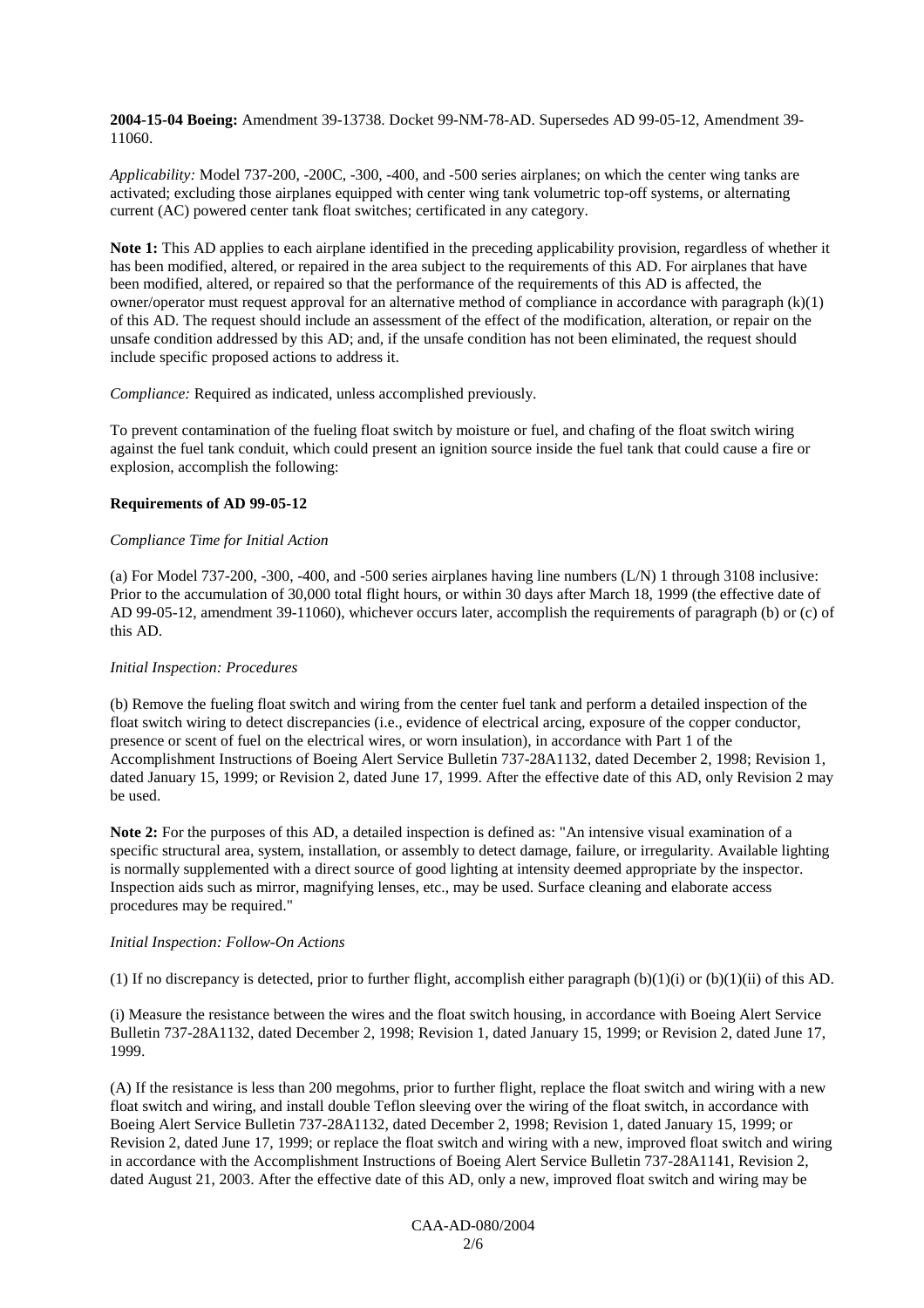installed. If a replacement float switch and wiring are not available, prior to further flight, accomplish the requirements specified in paragraphs (c) and (d) of this AD.

(B) If the resistance is greater than or equal to 200 megohms, prior to further flight, blow dirt out of the conduit, install double Teflon sleeving over the wiring of the float switch, and reinstall the existing float switch, in accordance with Boeing Alert Service Bulletin 737-28A1132, dated December 2, 1998; Revision 1, dated January 15, 1999; or Revision 2, dated June 17, 1999.

(ii) Replace the float switch and wiring with a new float switch and wiring, and install double Teflon sleeving over the wiring of the float switch, in accordance with Boeing Alert Service Bulletin 737-28A1132, dated December 2, 1998; Revision 1, dated January 15, 1999; or Revision 2, dated June 17, 1999; or replace the float switch and wiring with a new, improved float switch and wiring in accordance with the Accomplishment Instructions of Boeing Alert Service Bulletin 737-28A1141, Revision 2, dated August 21, 2003. After the effective date of this AD, only a new, improved float switch and wiring may be installed. If a replacement float switch and wiring are not available, prior to further flight, accomplish the requirements specified in paragraphs (c) and (d) of this AD.

(2) If any worn insulation is detected, and if no copper conductor is exposed, and if no evidence of arcing is detected; accomplish the requirements specified in either paragraph  $(b)(1)(i)$  or  $(b)(1)(ii)$  of this AD.

(3) If any electrical arcing or exposed copper conductor is detected, prior to further flight, accomplish either paragraph  $(b)(3)(i)$  or  $(b)(3)(ii)$  of this AD.

(i) Replace any section of the electrical conduit where the arcing occurred with a new section, in accordance with Boeing Alert Service Bulletin 737-28A1132, dated December 2, 1998; Revision 1, dated January 15, 1999; or Revision 2, dated June 17, 1999; and accomplish the requirements specified in paragraph (b)(1)(ii) of this AD.

(ii) Perform a detailed inspection to detect fuel leaks of the electrical conduit, in accordance with Boeing Alert Service Bulletin 737-28A1132, dated December 2, 1998; Revision 1, dated January 15, 1999; or Revision 2, dated June 17, 1999.

(A) If no fuel leak is detected, prior to further flight, accomplish the requirements specified in paragraph (b)(1)(ii) of this AD. Repeat the inspection required by paragraph (b)(3)(ii) of this AD thereafter at intervals not to exceed 1,500 flight hours, until the replacement required by paragraph  $(b)(3)(ii)(B)$  of this AD is accomplished.

(B) If any fuel leak is detected, prior to further flight, replace, with new conduit, any section of the electrical conduit where a leak is found, in accordance with Boeing Alert Service Bulletin 737-28A1132, dated December 2, 1998; Revision 1, dated January 15, 1999; or Revision 2, dated June 17, 1999. Prior to further flight after accomplishment of the replacement, accomplish the requirements specified in paragraph  $(b)(1)(ii)$  of this AD. Accomplishment of electrical conduit replacement constitutes terminating action for the repetitive inspection requirements of paragraph  $(b)(3)(ii)(A)$  of this AD.

(4) If any presence or scent of fuel on the electrical wires is detected, prior to further flight, locate the source of the leak and replace the damaged conduit with a new conduit, in accordance with Boeing Alert Service Bulletin 737- 28A1132, dated December 2, 1998; Revision 1, dated January 15, 1999; or Revision 2, dated June 17, 1999; and accomplish the requirements specified in either paragraph  $(b)(1)(i)$  or  $(b)(1)(ii)$  of this AD, unless accomplished previously in accordance with paragraph  $(b)(1)$ ,  $(b)(2)$ , or  $(b)(3)$  of this AD.

## *Deactivation of Float Switch*

(c) Accomplish the requirements specified in either paragraph (c)(1) or (c)(2) of this AD, in accordance with Part 2 of the Accomplishment Instructions of Boeing Alert Service Bulletin 737-28A1132, dated December 2, 1998; Revision 1, dated January 15, 1999; or Revision 2, dated June 17, 1999.

(1) Deactivate the center tank float switch (i.e., cut the two wires for the float switch at the splices on the front spar and cap and stow the four wire ends), paint a "Caution" sign that shows a conservative maximum fuel capacity for the center tank on the underside of the right-hand wing near the fueling station door, and install an INOP placard on the fueling panel.

(2) Deactivate the center tank float switch (i.e., cut, stow, and splice the two wires for the float switch at the splices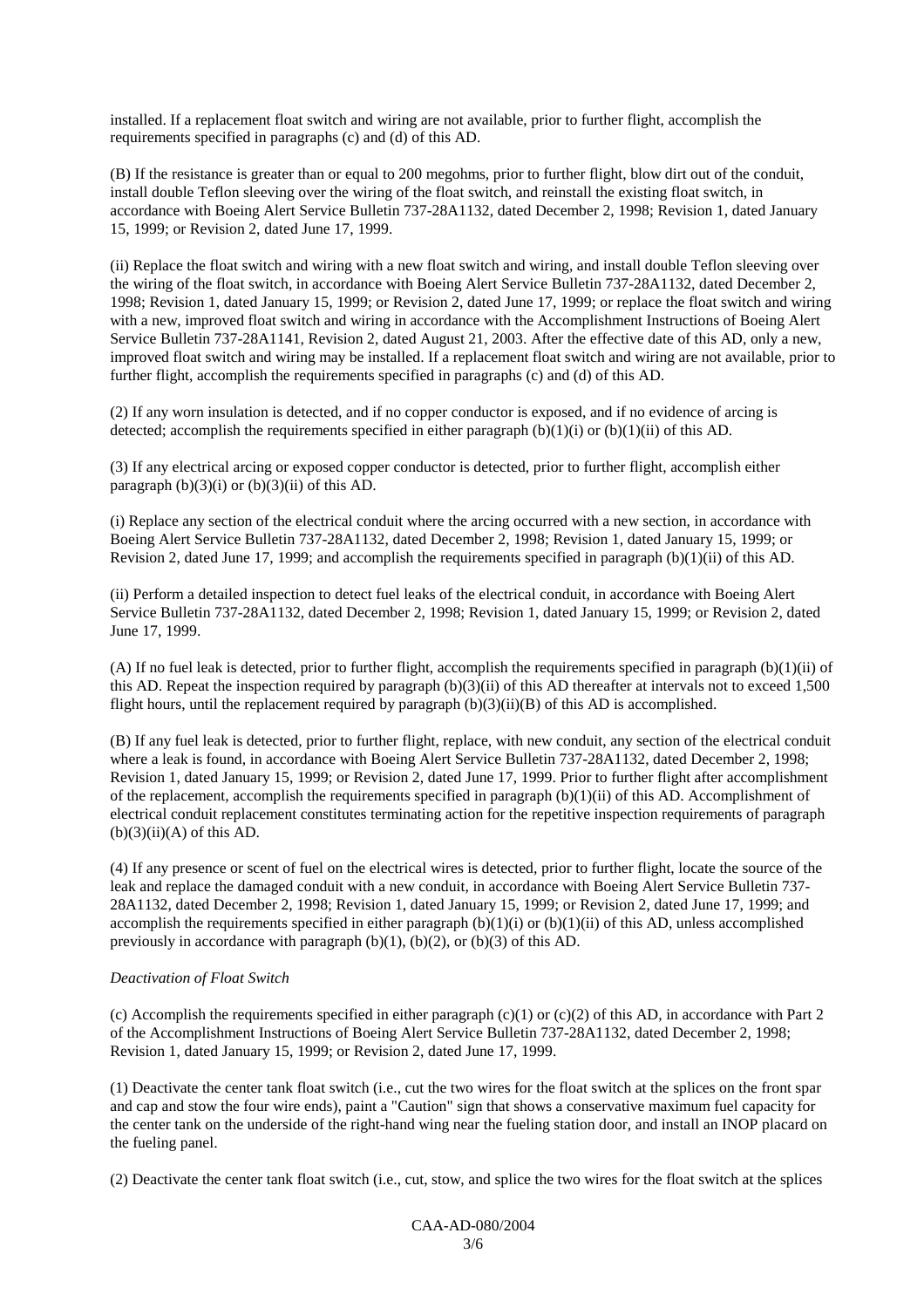on the front spar), and paint a "Caution" sign that shows a conservative maximum fuel capacity for the center tank on the underside of the right-hand wing near the fueling station door.

#### *Deactivation of Float Switch: Additional Requirements*

(d) For airplanes on which the requirements specified in paragraph (c) of this AD have been accomplished: Accomplish the requirements specified in paragraphs  $(d)(1)$ ,  $(d)(2)$ , and  $(d)(3)$  of this AD.

(1) Operators must ensure that airplane fueling crews are properly trained in accordance with the procedures specified in Boeing Telex M-7200-98-04486, dated December 1, 1998, or procedures approved by the FAA. This one-time training must be accomplished prior to utilizing the procedures specified in paragraph (d)(3) of this AD.

(2) Prior to fueling the airplane, perform a check to verify that the fueling panel center tank quantity indicator is operative. Repeat this check thereafter prior to fueling the airplane. If the fueling panel center tank quantity indicator is not operative, prior to further flight, replace the fueling panel center tank quantity indicator with a serviceable part.

(3) One of the two manual fueling procedures for the center fuel tank must be used for each fueling occurrence, in accordance with Boeing Telex M-7200-98-04486, dated December 1, 1998, or a method approved by the FAA.

**Note 3:** For the purposes of this AD, the term "the FAA," is defined in paragraph (d) of this AD as "the cognizant Principal Maintenance Inspector (PMI)."

**Note 4:** Where there are differences between Boeing Alert Service Bulletin 737-28A1132 and this AD, the AD prevails.

#### *Deactivation of Float Switch: Dispatch*

(e) Dispatch with the center fuel tank float switch deactivated, in accordance with Boeing Alert Service Bulletin 737- 28A1132, dated December 2, 1998; Revision 1, dated January 15, 1999; or Revision 2, dated June 17, 1999; is allowed until replacement float switches and wiring are available for installation, but not later than the compliance time for the replacement required by paragraph (h) of this AD. Where there are differences between the Master Minimum Equipment List (MMEL) and the AD, the AD prevails.

## **New Requirements of This AD**

#### *Compliance Time for Initial Action for Model 737-200C Series Airplanes*

(f) For Model 737-200C series airplanes having L/Ns 1 through 3108 inclusive: Prior to the accumulation of 30,000 total flight hours, or within 30 days after the effective date of this AD, whichever occurs later, accomplish the requirements of paragraph (b) or (c) of this AD. (If the actions specified in paragraph (b) or (c) of this AD have been accomplished before the effective date of this AD, no further action is required by this paragraph.) If the actions required by paragraph (h) of this AD, including the replacement required by paragraph (h)(2) of this AD, are accomplished within the compliance time specified in this paragraph, operators are not required to do paragraph (b) or (c) of this AD.

## *Replacement of Conduit*

(g) For airplanes having L/Ns 1 through 3108 inclusive, on which the inspection required by paragraph (b)(3)(ii) of this AD has been accomplished prior to the effective date of this AD, and on which replacement of conduit specified in paragraph  $(b)(3)(ii)(B)$  has not been accomplished: Within 1,500 flight hours or 6 months after the effective date of this AD, whichever occurs first, replace, with new conduit, any section of the electrical conduit where arcing or a leak occurred, in accordance with the Accomplishment Instructions of Boeing Alert Service Bulletin 737-28A1132, Revision 2, dated June 17, 1999. Such replacement of the conduit constitutes terminating action for the repetitive inspection requirements of paragraph (b)(3)(ii)(A) of this AD.

## *Replacement of Center and Wing Tank Float Switches*

(h) Within 2 years after the effective date of this AD, accomplish paragraphs  $(h)(1)$  and  $(h)(2)$  of this AD, as applicable. Except as provided by paragraph  $(i)$  of this AD, accomplishment of the actions in paragraphs  $(h)(1)$  and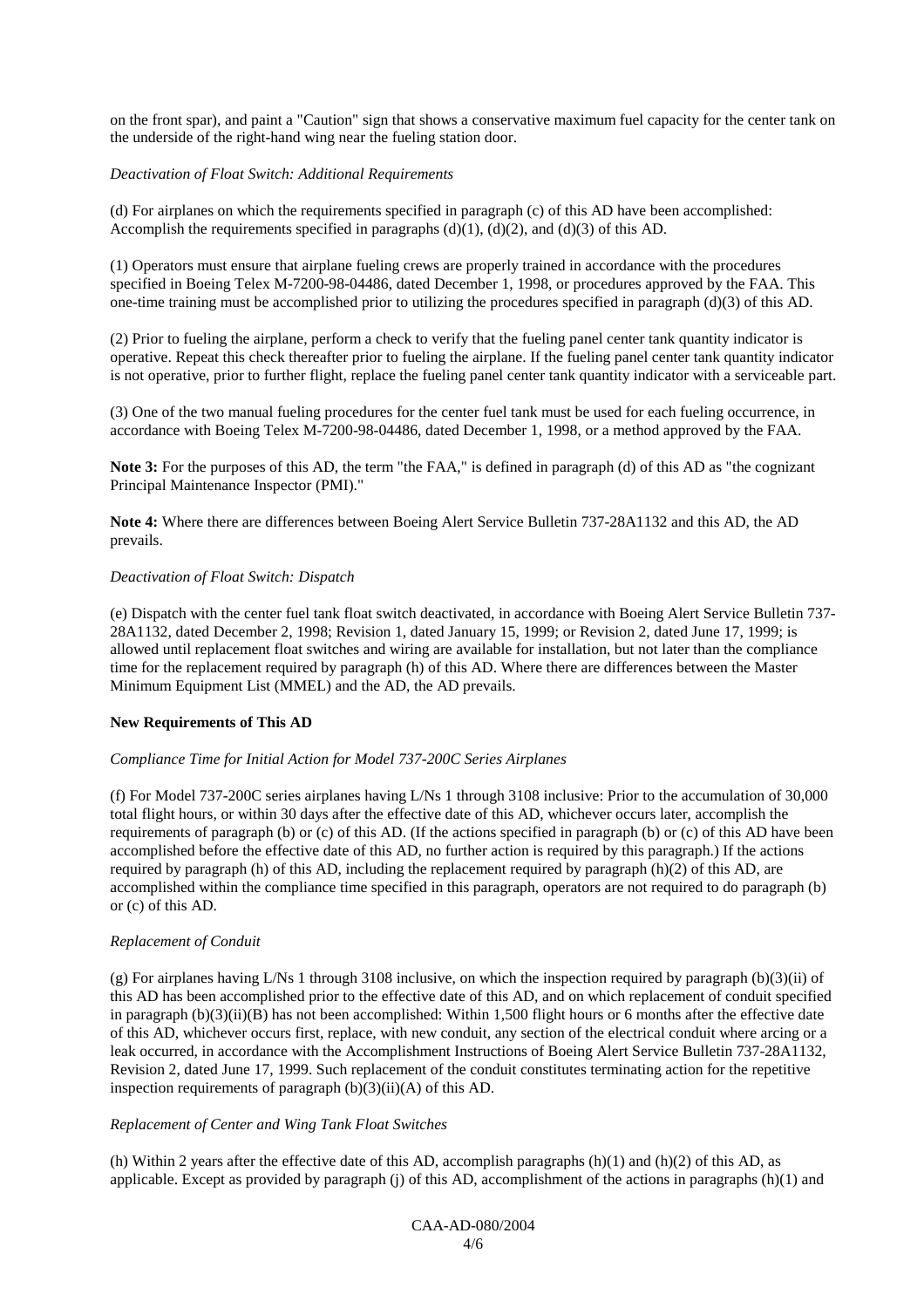(h)(2) of this AD, as applicable, terminates the requirements of this AD.

(1) For all airplanes: In the center fuel tank, replace the existing float switches with new, improved float switches, and install a conduit liner system; and in the wing fuel tanks, replace the existing float switches and conduit assemblies with new, improved float switches and conduit assemblies that include a liner system inside the conduit. Do these replacements in accordance with the Accomplishment Instructions of Boeing Alert Service Bulletin 737- 28A1141, Revision 2, dated August 21, 2003.

(2) For airplanes subject to the repetitive inspections required by paragraph  $(b)(3)(ii)(A)$  of this AD, on which the electrical conduit in the center fuel tank has not been replaced as specified in paragraph  $(b)(3)(ii)(B)$  or  $(g)$  of this AD: Prior to or concurrently with the replacement of the float switch in the center fuel tank required by paragraph (h)(1) of this AD, replace, with new conduit, any section of the center fuel tank electrical conduit where arcing or a leak occurred, in accordance with the Accomplishment Instructions of Boeing Alert Service Bulletin 737-28A1132, Revision 2, dated June 17, 1999. Such replacement constitutes terminating action for the repetitive inspection requirements of paragraph  $(b)(3)(ii)(A)$  of this AD.

#### *Credit for Previously Accomplished Actions*

(i) Replacement of float switches and conduit assemblies, and installations of conduit liner systems, as applicable, accomplished before the effective date of this AD in accordance with Boeing Alert Service Bulletin 737-28A1141, dated September 5, 2002; or Revision 1, dated December 19, 2002; are considered acceptable for compliance with the corresponding action specified in this AD, provided that the requirements of paragraphs  $(i)(1)$ ,  $(i)(2)$ , and  $(i)(3)$ of this AD are met.

(1) The B-nuts on the float switch cable conduit must be torqued to the values specified in the Accomplishment Instructions of Boeing Alert Service Bulletin 737-28A1141, Revision 2, dated August 21, 2003.

(2) The float switch bonding strap must be installed and securely fastened to the float switch bracket or main structure, as specified in the Accomplishment Instructions of Boeing Alert Service Bulletin 737-28A1141, Revision 2, dated August 21, 2003.

(3) Lock wire must be installed in the boltheads on the front spar, as specified in the Accomplishment Instructions of Boeing Alert Service Bulletin 737-28A1141, Revision 2, dated August 21, 2003.

#### *Parts Installation*

(j) As of the effective date of this AD, no person may install a float switch having part number F8300-146 on any airplane.

#### *Alternative Method of Compliance*

(k)(1) An alternative method of compliance or adjustment of the compliance time that provides an acceptable level of safety may be used if approved by the Manager, Seattle Aircraft Certification Office (ACO), FAA. Operators shall submit their requests through an appropriate FAA Principal Maintenance Inspector, who may add comments and then send it to the Manager, Seattle ACO.

(2) Alternative methods of compliance, approved previously in accordance with AD 99-05-12, amendment 39- 11060, are approved as alternative methods of compliance with the corresponding requirements of this AD.

**Note 5:** Information concerning the existence of approved alternative methods of compliance with this AD, if any, may be obtained from the Seattle ACO.

#### *Special Flight Permits*

(l) Special flight permits may be issued in accordance with sections 21.197 and 21.199 of the Federal Aviation Regulations (14 CFR 21.197 and 21.199) to operate the airplane to a location where the requirements of this AD can be accomplished.

#### *Incorporation by Reference*